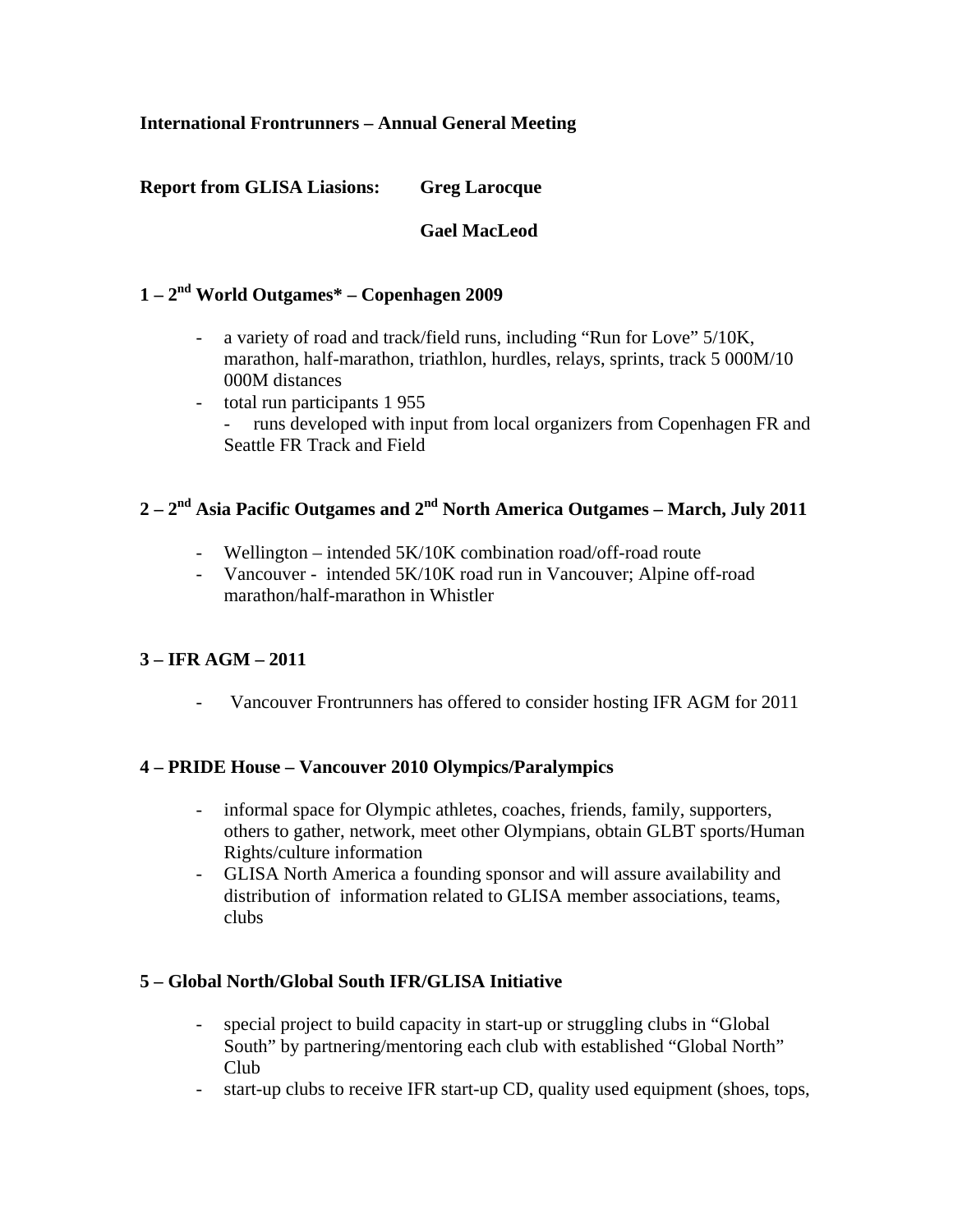shorts/pants, caps), mentoring advice from northern club

- evaluation tool to be developed to determine impact/success of initiative
- framework to be developed with IFR club rep's and GLISA International members for consideration by IFR Steering Committee

#### **6 – IFR "Special Expertise" Network** –

- IFR to identify select IFR member-club individuals who have demonstrated expertise and experience in developing and delivering specific types of running events
- each network of individuals would be available to provide advise to organizations requesting IFR expertise in developing and delivering such running events
- specific types of running events would include: **1** track, **2** 5K/10K road **3** – marathon/half-marathon; **4** – ultra-distance (50/100 miles/+); **5** -off-road; **6** – triathlon
- IFR to put out call for volunteers to share their expertise when requests for same are received; Steering Committee to select individuals for each Network based on their experience and background in each area and IFR "home" club in good standing

Respectfully submitted

Greg Larocque Gael MacLeod

# **\*Additional information from the 2nd World Outgames**

• more than 6 500+ registrants took part in one of the three program components: Sports, culture or human; registrants came from 98 different nations

• there were 34 sports disciplines and more than 18000 starts

• there were 303 different cultural activities (OutCities cultural activities, exhibitions, parties, etc)

- at the human rights conference there were 24 keynote speakers and 110 workshops
- the participants stayed in Copenhagen eight days, greater than the expected five days